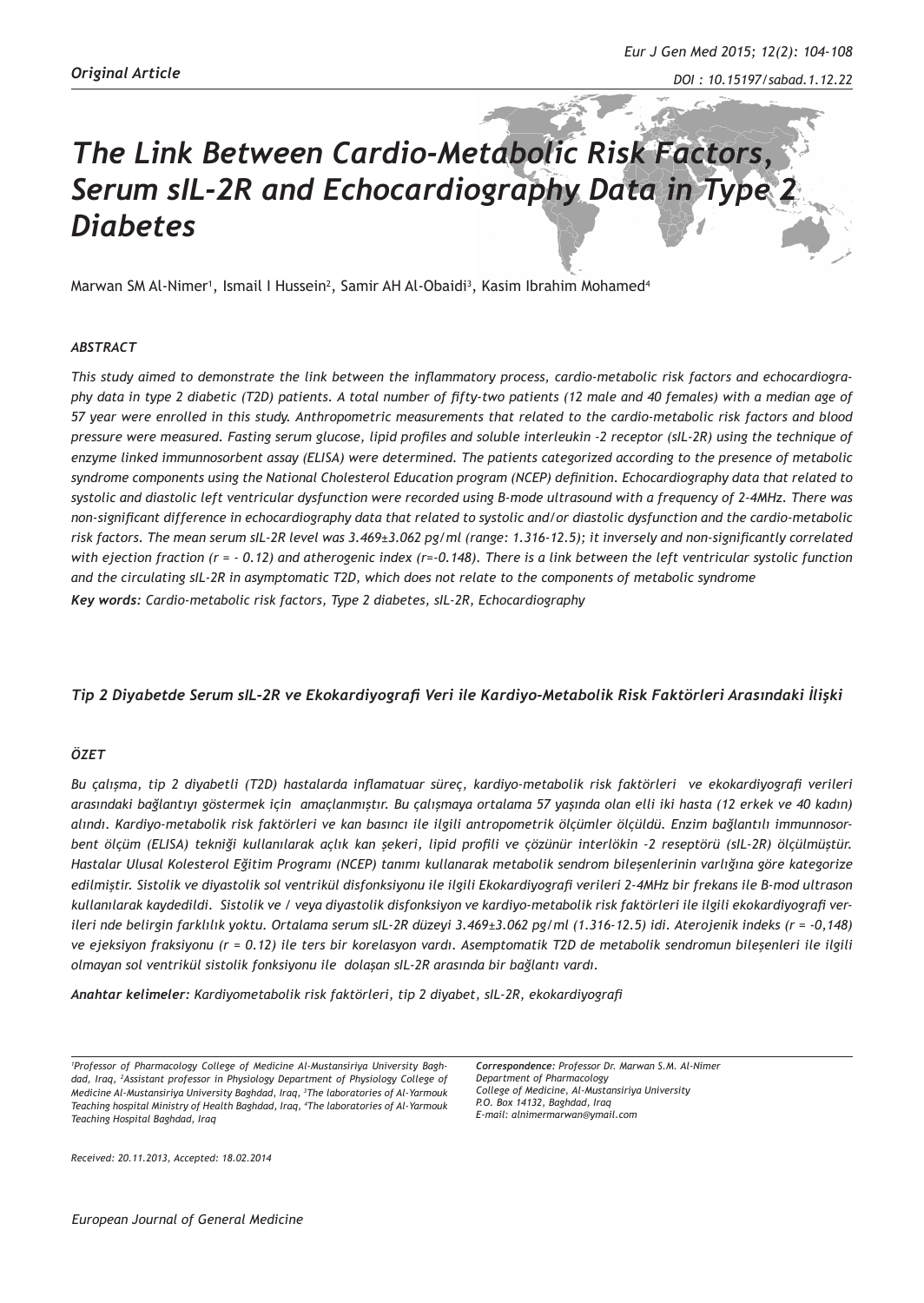## **INTRODUCTION**

Interleukin-2 (IL-2) is a growth factor played a role in activation, and maturation of T lymphocytes. Functional IL-2 receptors (IL-2R) were expressed on activated B cells, dendritic cells, natural killer cells, and eosinophils. The functional importance of IL-2R was identified in tumorigenesis (1). Soluble IL-2R-alpha (sIL-2Rα) released directly from the surface of neoplastic cells thus reflecting the tumor bulk, turnover and activity (2). High concentrations of soluble (sIL-2R) detected in sera from healthy subjects and are increased in subjects with autoimmune disease including type 1 diabetes (3), inflammation and infection (4). In type 2 diabetes (T2D) complicated with atherosclerosis, high circulating sIL-2R is detected even in the absence of obesity and marked hyperglycemia (5). In experimental animal model of myocardial infarction, it was observed that single injection of recombinant human interleukin-2 improved angiogenesis and preserved heart function via activation the natural killer cells and thereby contributed in vascular remodeling (6). In heart failure of whatever cause, serum sIL-2R level is high before treatment, and then reduced after using therapeutic agents with pleiotropic effects like statins (7). Recent study shows that sIL-2R level is high in patients with acute coronary syndrome in presence of systolic dysfunction or acute heart failure, and the levels of sIL-2R were proportional to left ventricle end-diastolic diameter and endsystolic diameter (8). Cardiometabolic risk factors as well as abnormal ventricular function often exited in diabetic patients. Therefore, the rational of this study is to prove that inflammatory process plays a role in cardiac complications in diabetic patients presented with metabolic syndrome features. This study aimed to demonstrate that sIL-2R level (as a marker of inflammatory process) could be used to explain the association between the cardiometabolic risk factors (using the criteria of metabolic syndrome) and changes in ventricular function assessed by echocardiography in T2D.

#### **MATERIALS AND METHODS**

This study conducted in Departments of Pharmacology and Physiology, College of Medicine, Al-Mustansiriya University in cooperation with Laboratories of Al-Yarmouk Teaching hospital in Baghdad, Iraq. The study approved by an institutional review committee and informed consent obtained from each patient prior to admit in the study. This study was designed as a cross sectional in cohort of patients with type 2 diabetes (T2D). The criteria of inclusion were patients with T2D of both genders using oral glucose-lowering medication(s) alone and/or with once- or twice-daily insulin. The criteria of exclusion were patients with a history of hematological, neoplastic, renal, hepatic or thyroid diseases, or patients receiving treatment with anti-inflammatory drugs. Patients with acute or chronic infections and autoimmune disease also excluded from the study. A total number of fifty- two patients (12 male and 40 females) with a median age of 57 year admitted in this study. Anthropometric measurements that related to the cardio-metabolic risk factors were measured. They included height (m), weight (kg), waist circumference (cm) and hip circumference (cm). The body mass index (BMI) and waist/hip ratio (W/H) were calculated. According to the BMI values the patients were categorized: normal (BMI < 25 kg/m2), over weight (BMI: 25-29 kg/m2), and obese (BMI:  $\geq$  30 kg/m2). A value of W/H ratio > 0.9 (male) and 0.8 (female) indicated central obesity.

The blood pressure was measured on sitting position and the mean of three readings recorded. Pulse and mean arterial pressures calculated using the following formula: Pulse pressure (mm Hg) = Systolic blood pressure – diastolic blood pressure Mean arterial blood pressure = Diastolic blood pressure + 1/3 (Pulse pressure)Participants enrolled in the study subjected to echocardiography (B mode) investigation. The echocardiography investigation performed from the patient left side so that the transducer (with a frequency of 2-4MHz) is at the long axis of the heart. Echocardiography data that related to systolic and diastolic left ventricular dysfunction were recorded and these included: shortening fraction (%), stroke vol-

|  |  |  |  |  |  |  |  |  | <b>Table 1.</b> The anthropometric measurements |
|--|--|--|--|--|--|--|--|--|-------------------------------------------------|
|--|--|--|--|--|--|--|--|--|-------------------------------------------------|

| Gender (M:F)                | 12:40             |
|-----------------------------|-------------------|
| Age (year)                  | $57.0 + 8.3$      |
| Anthropometric measurements |                   |
| Weight (kg)                 | $83.8 + 22.2$     |
| Height (m)                  | $1.621 \pm 0.087$ |
| Body mass index (kg/m2)     | $31.7 + 6.9$      |
| $< 25 \text{ kg/m2}$        | 8(15.4)           |
| $25 - 29$ kg/m2             | 13(25)            |
| $\geq$ 30 kg/m2             | 31(59.6)          |
| Waist circumference (cm)    | $102.1 \pm 18.4$  |
| Hip circumference (cm)      | $109.6 \pm 16.2$  |
| Waist/Hip ratio             | $0.933 + 0.123$   |
| Male $(20.9)$               | 9(75)             |
| Female $(20.8)$             | 36(90)            |

*The results expressed as number (%), mean ±SD.*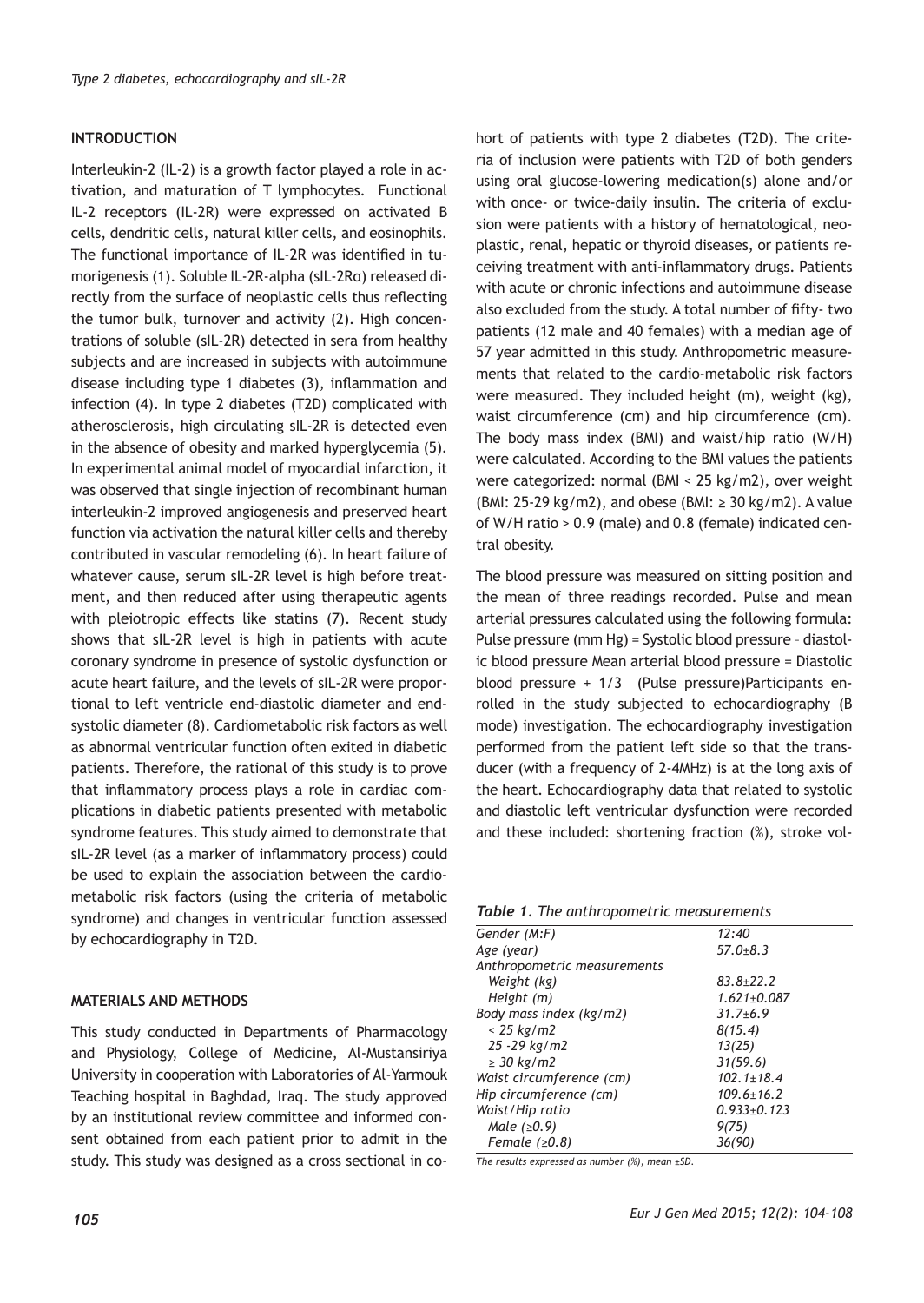

*Figure 1. Ejection fraction (%) of patients categorized according to the cluster of metabolic syndrome components.*

ume (ml), ejection fraction (%), end systolic volume (ml), end diastolic volume (ml), left ventricular posterior wall (systole). Fractional shortening of the left ventricle is determined using the following equation: (End diastolic dimension-End systolic dimension)/(End diastolic dimension) x 100

Peripheral venous blood samples were obtained, then the samples were centrifuged at 2500 rpm for 10 min., and the sera were separated for determination of fasting serum glucose, lipid profile (total cholesterol, triglycerides, high density lipoprotein-cholesterol and calculated atherogenic index which is equal to the ratio Triglycerides/ (High density lipoprotein) ) and sIL-2R using the technique of enzyme linked immunnosorbent assay (ELISA).



*Figure 2. Serum IL-2R levels of patients categorized according to the cluster of metabolic syndrome components.*

| Eur J Gen Med 2015; 12(2): 104-108 |  |  |  |  |
|------------------------------------|--|--|--|--|
|------------------------------------|--|--|--|--|

|  |  |  |  | Table 2. Blood pressure measurements |
|--|--|--|--|--------------------------------------|
|--|--|--|--|--------------------------------------|

| Systolic blood pressure (mmHg)      | $140.5 + 22.4$  |
|-------------------------------------|-----------------|
| Diastolic blood pressure (mmHg)     | $91.3 \pm 14.2$ |
| Mean arterial blood pressure (mmHg) | $107.7 + 14.5$  |
| Pulse pressure (mmHg)               | $49.1 + 20.4$   |

*The results expressed as mean ±SD.*

The patients categorized according to the presence of metabolic syndrome components. According to the National Cholesterol Education program (NCEP) definition, metabolic syndrome is present if a subject has three or more of the following (9): High waist circumference values (>102 cm) High triglyceride levels (≥150 mg/dl)

Reduced high density lipoprotein HDL cholesterol levels (< 40 mg/dl in male and (< 50 mg/dl in female), Elevated systolic blood pressure (≥130) and/or diastolic blood pressure (≥85 mmHg) elevated glucose values (≥110 mg/dl)

#### *Statistical analysis*

Data expressed as means  $\pm$  SD. Unpaired Student's t-test and multi-variant correlation test used to evaluate differences between the two groups. For all tests, a two-tailed  $p \le 0.05$  considered statistically significant. All calculations were made using Excel 2003 program for Windows.

#### **RESULTS**

Fifty-two patients (12 male and 40 female) with a mean age of 57 years enrolled in this study. Table 1 showed that approximately 60% of patients were obese and most of them presented with central obesity by the evidence of waist circumference and waist/hip ratio. Table 2 showed that the mean systolic and diastolic blood pressures were at the hypertensive levels (Table 2). The fasting lipid profile of patients showed high mean serum level of triglycerides and atherogenic index (Table 3). No significant differences in echocardiography data that related to systolic dysfunction or to the gathered components of metabolic

*Table 3. Fasting serum lipid profile*

| Triglycerides (mg/dl)                | $194.4 + 81.7$  |
|--------------------------------------|-----------------|
| Cholesterol (mg/dl)                  | $204.2 + 37.9$  |
| High density lipoprotein(mg/dl)      | $45.1 \pm 6.9$  |
| Low density lipoprotein (mg/dl)      | $120.3 + 38.7$  |
| Very low density lipoprotein (mg/dl) | $38.9 \pm 16.3$ |
| Atherogenic index                    | $4.43 \pm 2.11$ |
|                                      |                 |

*The results expressed as mean ±SD.*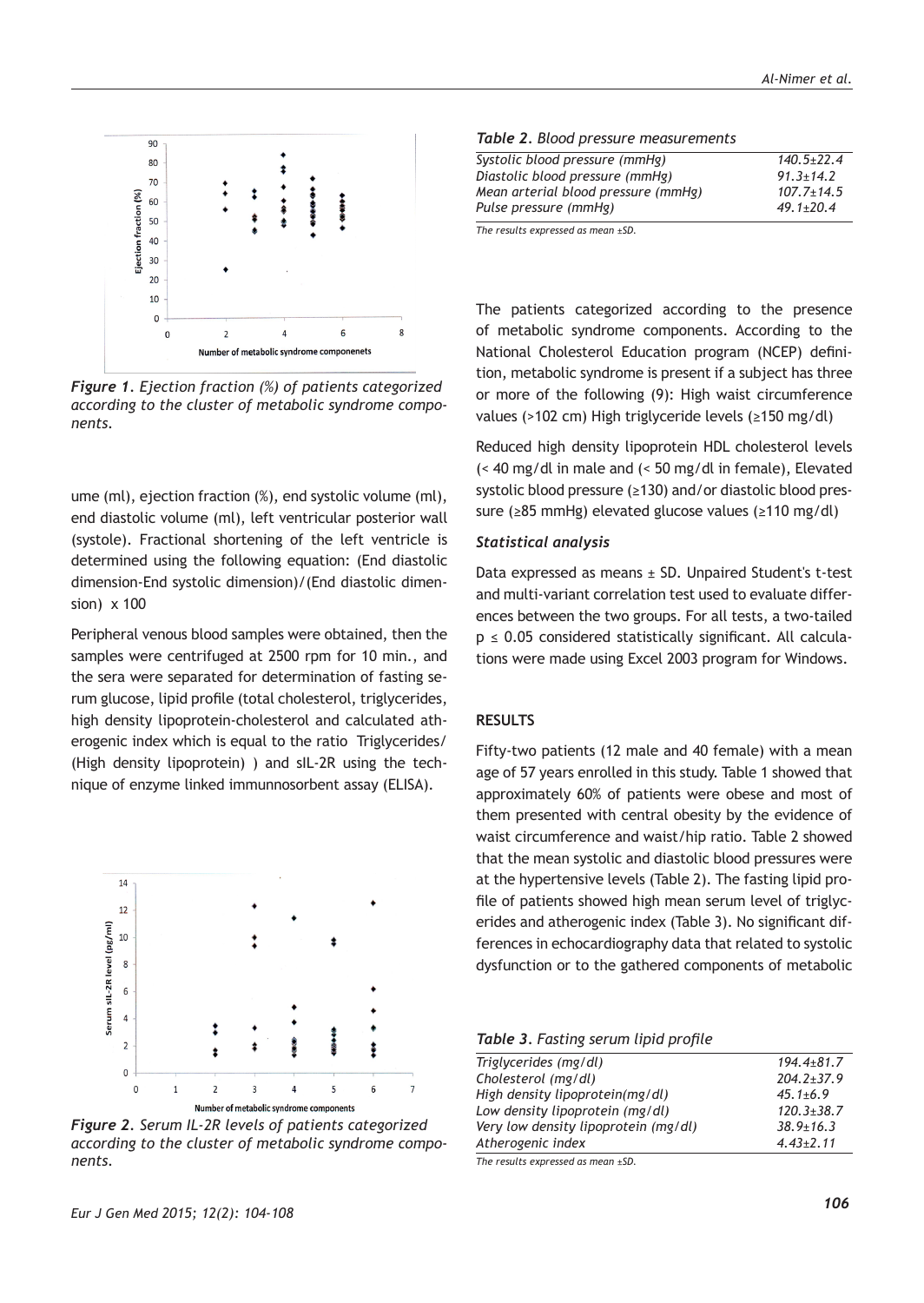

*Figure 3. Correlation between serum sIL-2R and ejection fraction in type 2 diabetes*

syndrome observed. The mean value of ejection fraction was 56.3%, which is below the cut-off value of healthy subjects. Figure 1 shows that twelve out of fifty two patients (23.1%) have ejection fraction below 50% and these values do not relate to the clustering components of metabolic syndrome. The mean value of serum sIL-2R was 3.469±3.062 pg/ml (range: 1.316-12.5). Ten out of fiftytwo patients have serum level of sIL-2R > 4 pg/ml and these values do not relate to the clustering components of metabolic syndrome (Figure 2). Serum IL-2R inversely and non-significantly correlated with ejection fraction (r  $= -0.12$ ) and atherogenic index ( $r = -0.148$ ) (Figures 3 and 4).

# **DISCUSSION**

The results of this study demonstrate that T2D patients presented with metabolic syndrome have left ventricular dysfunction that does not relate to components of metabolic syndrome. The left ventricular dysfunction assessed by ejection fraction does non-significantly correlate with



*Figure 4. Correlation between serum sIL-2R and atherogenic index in type 2 diabetes*

serum sIL-2R level. Most studies investigated the serum level of sIL-2R in type 1 diabetes with or without complications. The results of this study are in agreement with that reported by Pereira et al who demonstrated that the significant high level of sIL-2R in T2D did not relate to the components of metabolic syndrome including obesity and hyperglycemia (5). Therefore, the obtained results indicated the presence of organ dysfunction resulted from systemic inflammatory response in T2D patients by the evidence that high serum sIL-2R is previously reported as a predictor marker of organ dysfunction (10). Further study reported that the elevated plasma sIL2r is associated with progressed calcification of coronary artery which independent to the traditional coronary artery disease risk factors in type 1 diabetic and non-diabetic young adults (11). Type 2 diabetic patients with metabolic syndrome have a greater incidence and absolute progression of coronary artery calcification (12). On the other hand, one meta analysis study reviewed twelve studies and the authors concluded that sIL-2R is not a useful inflammatory marker of coronary artery calcification (13). In

*Table 4. Ehocardiographic data in respect to the number of metabolic syndrome component* 

| Echocardiograph determinants               |                   | Number of component of metabolic syndrome |                   |                                           |                   |                  |  |
|--------------------------------------------|-------------------|-------------------------------------------|-------------------|-------------------------------------------|-------------------|------------------|--|
|                                            | 2(n:4)            | 3(n:8)                                    | 4(n:13)           | 5(n:18)                                   | 6(n:9)            | Total (n:52)     |  |
| Shortening fraction (%)                    | $29.0 \pm 12.2$   | $27.3 + 5.0$                              | $33.2 + 8.9$      | $30.0 + 4.8$                              | $28.5 \pm 3.4$    | $30.0 + 6.7$     |  |
| Stroke volume (ml)                         | $85.0 \pm 31.2$   | $65.7 \pm 26.3$                           | $69.1 \pm 23.6$   | $73.9 + 29.3$                             | $73.2 \pm 3.4$    | $70.8 + 27.2$    |  |
| Ejection fraction (%)                      | $53.6 \pm 19.8$   | $52.9 + 7.4$                              | $60.1 + 11.9$     | $56.6 \pm 7.0$                            | $54.6 + 5.0$      | $56.3 + 9.5$     |  |
| End systolic volume (ml)                   | $75.9 \pm 38.6$   | $50.0 \pm 24.6$                           | $46.8 \pm 24.8$   | $57.0 + 25.4$                             | $61.3 \pm 26.7$   | $55.5 \pm 26.6$  |  |
| End diastolic volume (ml)                  | $160.9 \pm 19.8$  | $106.6 \pm 48.6$                          | $115.3 + 42.1$    | 130.9±49.6                                | $134.6 + 52.0$    | $126.2 \pm 47.1$ |  |
| Left ventricular posterior wall (systole)  | $0.977 \pm 0.185$ | $1.217+0.216$                             | $1.159 \pm 0.278$ | $1.112 \pm 0.261$                         | $1.103 \pm 0.226$ | $1.128 + 0.247$  |  |
| Left ventricular posterior wall (diastole) | $0.92{\pm}0.04$   | 1.1380.217                                |                   | $0.902+0.215$ $0.969+0.198$ $0.998+0.221$ |                   | $0.98 \pm 0.210$ |  |